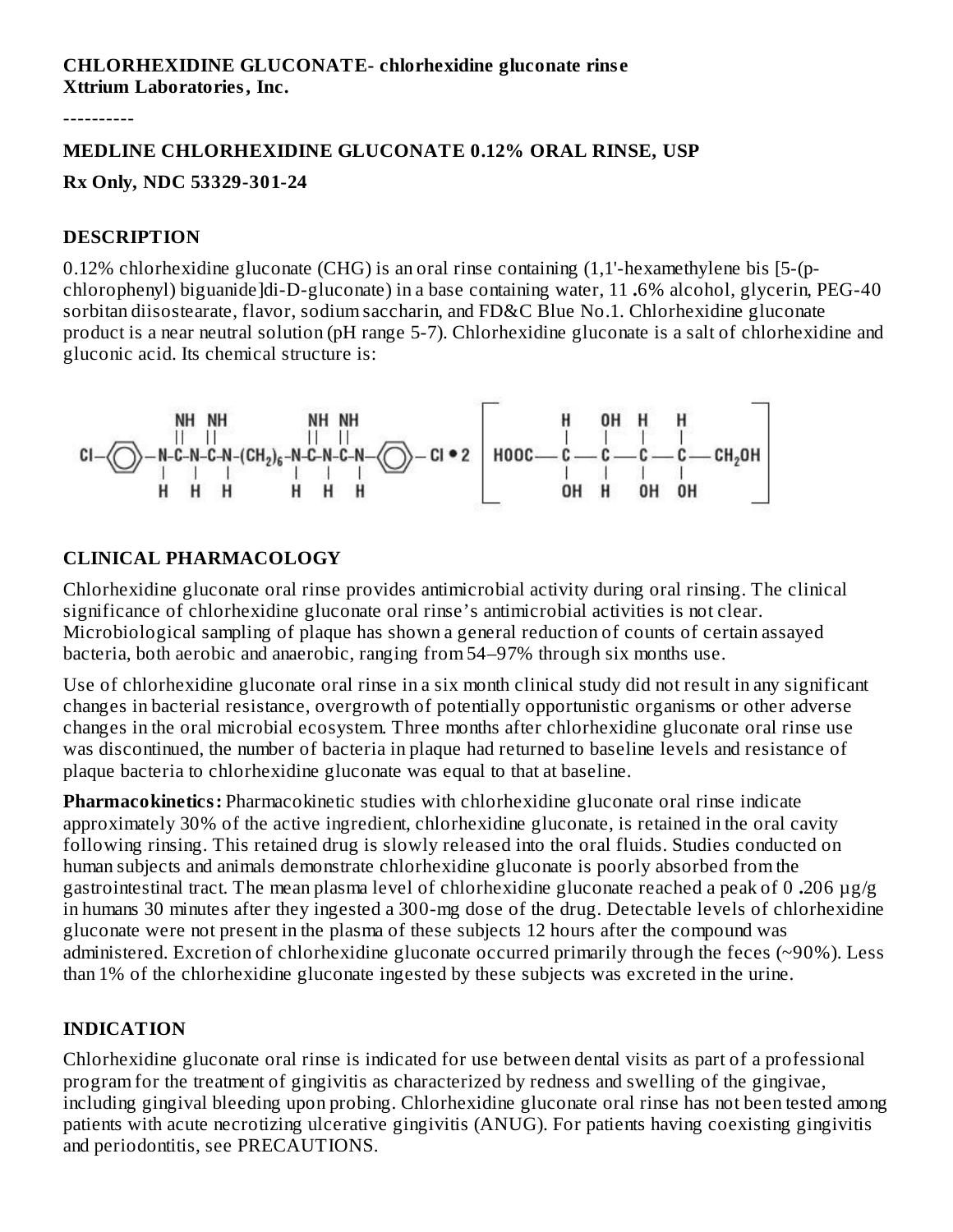### **CONTRAINDICATIONS**

Chlorhexidine gluconate oral rinse should not be used by persons who are known to be hypersensitive to chlorhexidine gluconate or other formula ingredients.

### **WARNINGS**

The effect of chlorhexidine gluconate oral rinse on periodontitis has not been determined. An increase in supragingival calculus was noted in clinical testing in chlorhexidine gluconate oral rinse users compared with control users. It is not known if chlorhexidine gluconate oral rinse use results in an increase in subgingival calculus. Calculus deposits should be removed by a dental prophylaxis at intervals not greater than six months. Anaphylaxis, as well as serious allergic reactions, have been reported during postmarketing use with dental products containing chlorhexidine. SEE CONTRAINDICATIONS.

### **PRECAUTIONS**

### **General**

1. For patients having coexisting gingivitis and periodontitis, the presence or absence of gingival inflammation following treatment with chlorhexidine gluconate oral rinse should not be used as a major indicator of underlying periodontitis.

2. Chlorhexidine gluconate oral rinse can cause staining of oral surfaces, such as tooth surfaces, restorations, and the dorsum of the tongue. Not all patients will experience a visually significant increase in toothstaining. In clinical testing, 56% of chlorhexidine gluconate oral rinse users exhibited a measurable increase in facial anterior stain, compared to 35% of control users after six months; 15% of chlorhexidine gluconate oral rinse users developed what was judged to be heavy stain, compared to 1% of control users after six months. Stain will be more pronounced in patients who have heavier accumulations of unremoved plaque.

Stain resulting from use of chlorhexidine gluconate oral rinse does not adversely affect health of the gingivae or other oral tissues. Stain can be removed from most tooth surfaces by conventional professional prophylactic techniques. Additional time may be required to complete the prophylaxis.

Discretion should be used when prescribing to patients with anterior facial restorations with rough surfaces or margins. If natural stain cannot be removed from these surfaces by a dental prophylaxis, patients should be excluded from chlorhexidine gluconate oral rinse treatment if permanent discoloration is unacceptable. Stain in these areas may be difficult to remove by dental prophylaxis and on rare occasions may necessitate replacement of these restorations.

3. Some patients may experience an alteration in taste perception while undergoing treatment with chlorhexidine gluconate oral rinse. Rare instances of permanent taste alteration following chlorhexidine gluconate oral rinse use have been reported via post-marketing surveillance.

## **Pregnancy**

## *Teratogenic Effects*

*Pregnancy category B.* Reproduction studies have been performed in rats and rabbits at chlorhexidine gluconate doses up to 300 mg/kg/day and 40 mg/kg/day, respectively, and have not revealed evidence of harm to the fetus. However, adequate and well-controlled studies in pregnant women have not been done. Because animal reproduction studies are not always predictive of human response, this drug should be used during pregnancy only if clearly needed.

#### **Nursing Mothers**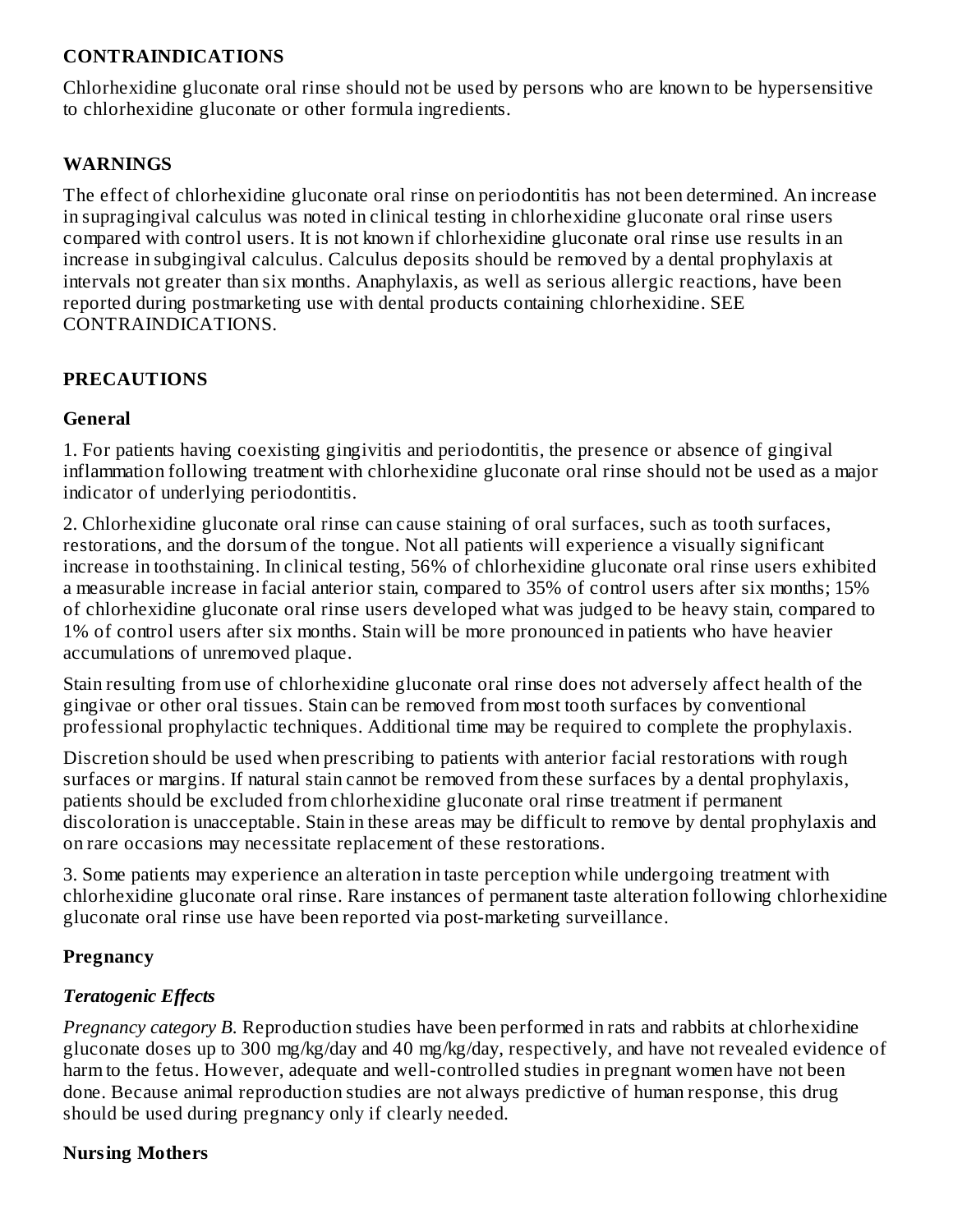It is not known whether this drug is excreted in human milk. Because many drugs are excreted in human milk, caution should be exercised when chlorhexidine gluconate oral rinse is administered to nursing women.

In parturition and lactation studies with rats, no evidence of impaired parturition or of toxic effects to suckling pups was observed when chlorhexidine gluconate was administered to dams at doses that were over 100 times greater than that which would result from a person's ingesting 30 ml (2 capfuls) of chlorhexidine gluconate oral rinse per day.

## **Pediatric Us e**

Clinical effectiveness and safety of chlorhexidine gluconate oral rinse have not been established in children under the age of 18.

## **Carcinogenesis, Mutagenesis, and Impairment of Fertility**

In a drinking water study in rats, carcinogenic effects were not observed at doses up to 38 mg/kg/day. Mutagenic effects were not observed in two mammalian in vivo mutagenesis studies with chlorhexidine gluconate. The highest doses of chlorhexidine used in a mouse dominant-lethal assay and a hamster cytogenetics test were 1000 mg/kg/day and 250 mg/kg/day, respectively. No evidence of impaired fertility was observed in rats at doses up to 100 mg/kg/day.

## **ADVERSE REACTIONS**

The most common side effects associated with chlorhexidine gluconate oral rinses are (1) an increase in staining of teeth and other oral surfaces, (2) an increase in calculus formation; and (3) an alteration in taste perception; see WARNINGS and PRECAUTIONS. Oral irritation and local allergy-type symptoms have been spontaneously reported as side effects associated with the use of chlorhexidine gluconate rinse.

The following oral mucosal side effects were reported during placebo-controlled adult clinical trials: aphthous ulcer, grossly obvious gingivitis, trauma, ulceration, erythema, desquamation, coated tongue, keratinization, geographic tongue, mucocele, and short frenum. Each occurred at a frequency of less than 1 **.**0%.

Among post marketing reports, the most frequently reported oral mucosal symptoms associated with chlorhexidine gluconate oral rinse are stomatitis, gingivitis, glossitis, ulcer, dry mouth, hypesthesia, glossal edema, and paresthesia.

Minor irritation and superficial desquamation of the oral mucosa have been noted in patients using chlorhexidine gluconate oral rinse.

There have been cases of parotid gland swelling and inflammation of the salivary glands (sialadenitis) reported in patients using chlorhexidine gluconate oral rinse.

## **OVERDOSAGE**

Ingestion of 1 or 2 ounces of chlorhexidine gluconate oral rinse by a small child  $(\sim 10 \text{ kg}$  body weight) might result in gastric distress, including nausea, or signs of alcohol intoxication. Medical attention should be sought if more than 4 ounces of chlorhexidine gluconate oral rinse is ingested by a small child or if signs of alcohol intoxication develop.

## **DOSAGE AND ADMINISTRATION**

Chlorhexidine gluconate oral rinse therapy should be initiated directly following a dental prophylaxis. Patients using chlorhexidine gluconate oral rinse should be reevaluated and given a thorough prophylaxis at intervals no longer than six months.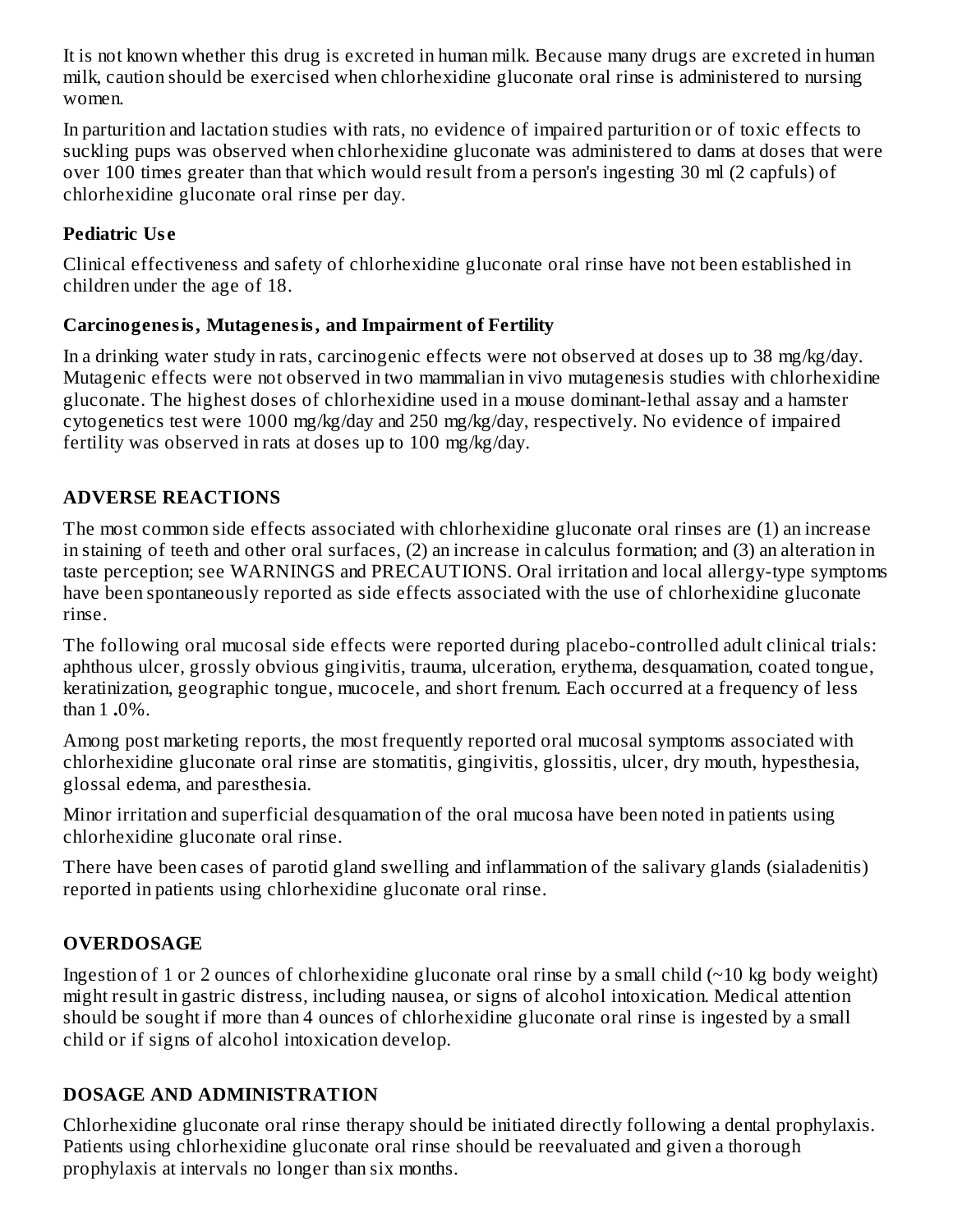Recommended use is twice daily oral rinsing for 30 seconds, morning and evening after tooth brushing. Usual dosage is 15 ml (1 tablespoon) of undiluted chlorhexidine gluconate oral rinse. Patients should be instructed to not rinse with water, or other mouthwashes, brush teeth, or eat immediately after using chlorhexidine gluconate oral rinse. Chlorhexidine gluconate oral rinse is not intended for ingestion and should be expectorated after rinsing.

## **HOW SUPPLIED**

Chlorhexidine gluconate oral rinse is supplied as a blue liquid in single dose (15 ml) amber plastic bottles with child-resistant dispensing closures. NDC 53329-301-24. Store at 20°C to 25°C (68°F to 77°F), excursions permitted to 15°C to 30°C (59°F to 86°F) [See USP controlled Room Temperature].

Rx Only. **Revis ed:** May 2019 **Manufactured for:**

Medline Industries, Inc. Northfield, IL 60093 1999MED15LBLC REF MDS096070 RG19XLI

## **WHAT TO EXPECT WHEN USING CHLORHEXIDINE GLUCONATE ORAL RINSE**

Your dentist has prescribed chlorhexidine gluconate oral rinse to treat your gingivitis, to help reduce the redness and swelling of your gums, and also help you control any gum bleeding. Use chlorhexidine gluconate oral rinse regularly, as directed by your dentist, in addition to daily brushing. Spit out after use, chlorhexidine gluconate oral rinse should not be swallowed.

If you develop allergic symptoms such as skin rash, itch, generalize swelling, breathing difficulties, light headedness, rapid heart rate, upset stomach or diarrhea, seek medical attention immediately. Chlorhexidine gluconate oral rinse shohuld not be used by persons who have a sensitivity to it or its components.

Chlorhexidine gluconate oral rinse may cause some tooth discoloration, or increase in tarter (calculus) formation, particularly in areas where stain and tarter usually form. It is important to see your dentist for removal of any stain or tarter at least every six months or more frequently if your dentist advises.

- Both stain and tarter can be removed by your dentist or hygienist. Chlorhexidine gluconate oral rinse may cause permanent discoloration of some front-tooth fillings.
- To minimize discoloration, you should brush and floss daily, emphasizing areas which begin to discolor.
- Chlorhexidine gluconate oral rinse may taste bitter to some patients and can affect how foods and beverages taste. This will become less noticeable in most cases with continued use of chlorhexidine gluconate oral rinse.
- To avoid taste interference, rinse with chlorhexidine gluconate oral rinse *after* meals. Do not rinse with water or other mouthwashes immediately after rinsing with chlorhexidine gluconate oral rinse.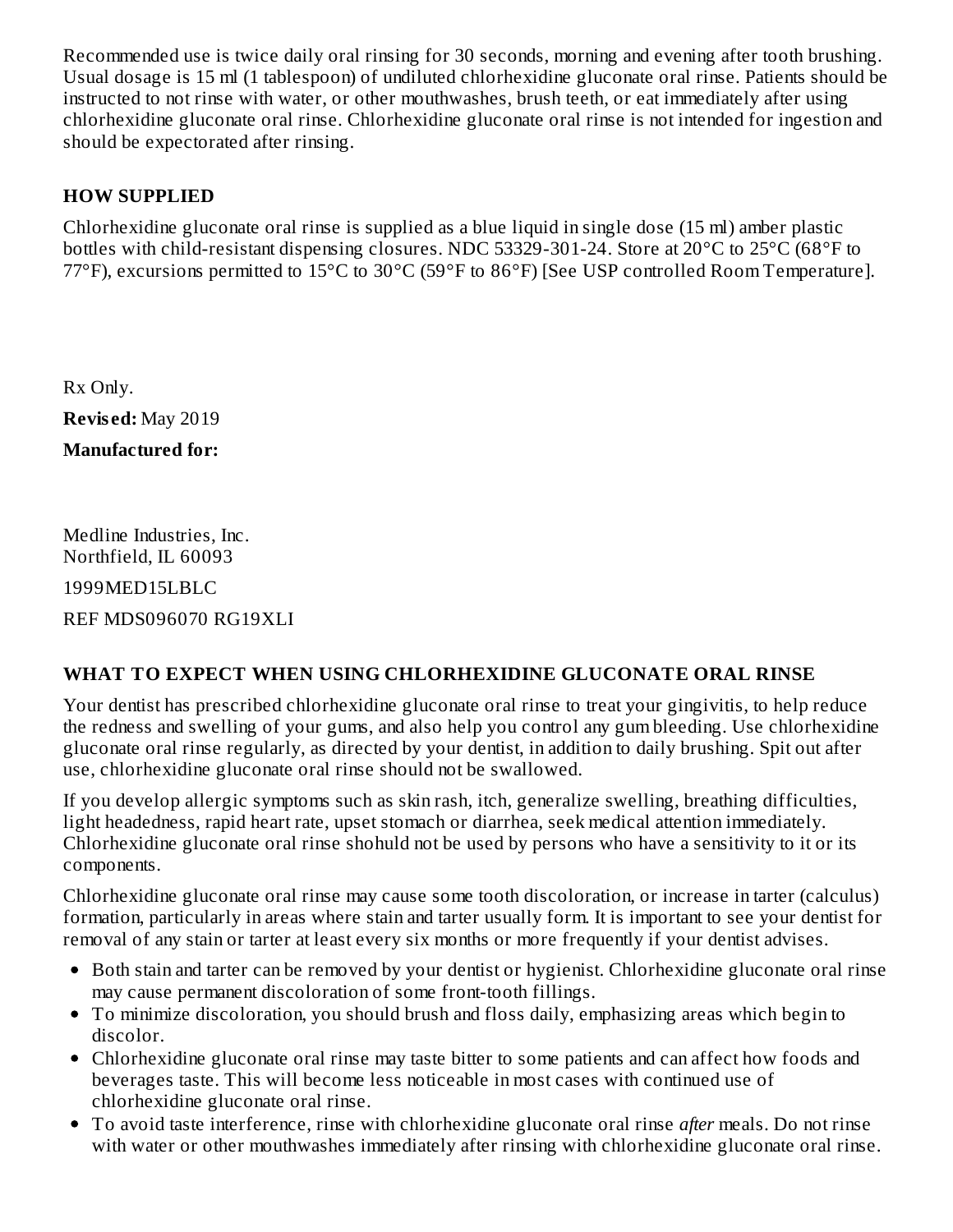If you have any questions or comments about chlorhexidine gluconate oral rinse, contact your dentist, pharmacist or Xttrium Laboratories, Inc. toll free at 1-800-587-3721. Call your health care provider for medical advice about side effects. You may report side affects to FDA at 1-800-FDA-1088.

Store at 20°C to 25°C (68°F to 77°F), excursions permitted to 15°C to 30°C (59°F to 86°F) [See USP controlled Room Temperature].

Manufactured for:

Medline Industries, Inc.

Northfield, IL 60093

NDC 53329-301-24

Medline Indstries, Inc.

CHLORHEXIDINE GLUCONATE 0.12% ORAL RINSE, USP

DIRECTIONS FOR USE: Swish in mouth undiluted for 30 seconds, then spit out. Use after breakfast and before bedtime. Or, use as prescribed.

NOTE: To minimize medicinal taste, do not rinse with water immediately after use.

Rx only

KEEP OUT OF REACH OF CHILDREN

15ml

INGREDIENTS: 0.12% chlorhexidine gluconate in a base containing water, 11.6% alcohol, glycerin, PEG-40 sorbitan diisostearate, flavor, sodium saccharin, and FD&C Blue No. 1.

To open, press down while turning cap. To reseal, turn cap past "clicks" until tightly locked.

1999MED15LBLC

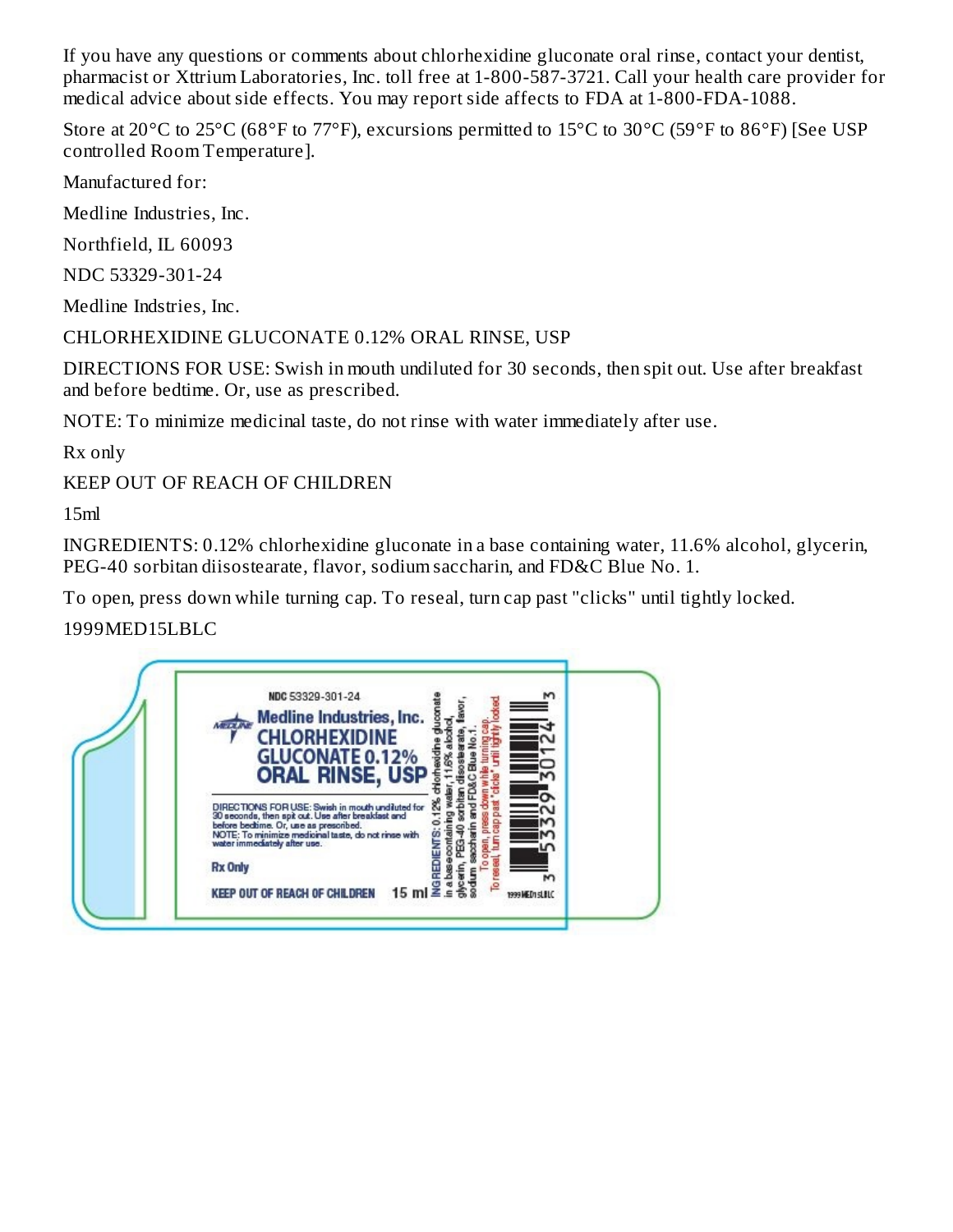#### Chlorhexidine Gluconate 0.12% Oral Rinse, USP

RxOnly NDC 53329-301-24

DESCRIPTION: 0.12% chlorheddine gluconate (CHG) is an oral director but the containing (1,1<sup>1</sup>-hexamethylene bis<br>5-ip-chlorophenyl) biguanide] di-D-gluconate) in a base<br>containing water, 11.6% alcohol, glycerin, PEG-40 sorbitan disostearate, flavor, so dium saccharin, and FDBC Blue No.1. Chlorheddine gluconate product is a near neutral solution (pH range 5-7). Chlorheddine gluconate is a salt of chlorhexidine and gluconic acid. Its chemical structure is:



CLINICAL PHARMACOLOGY: Chlorhead the gluconate oral rinse provides antimicrobial activity during oral rinsing. The clinical significance of chlorhesidine gluconate oral rinse's antimicrobial activities is not clear. Microbiological sampling<br>of plaque has shown a general reduction of counts of certain<br>assayed bacteria, both aerobic and anaerobic, ranging from 54-97% through stc months use.

Use of chlorhead ine gluconate oral rinse in a stomonth dinical study did not result in any significant changes in<br>bacterial resistance, overgrowth of potentially opportunistic organisms or other adverse changes in the oral microbial ecosystem. Three months after chlorhead he gluconate oral rinse use was discontinued, the number of bacteria in plaque had returned to baseline levels and resistance of plaque bacteria to chlorhexidine gluconate was equal to that at haseline.

Pharmacokinetics: Pharmacokinetic studies with chlorhexidine gluconate oral rinse indicate approximately 30% of the active ingredient, chlorhexidine gluconate, is retained in the oral cavity following rinsing. This retained<br>drug is slowly released in the oral fluids. Studies conducted on human subjects and animals demonstrate chlorheatchne gluconate is poorly absorbed from the gastrointestinal tract.<br>The mean plasma level of chlorhesidine gluconate reached a<br>peak of 0.206 mcg/g in humans 30 minutes after they Ingested a 300 mg dose of the chug. Detectable levels of chlorhexidine gluconate were not present in the plasma of these subjects 12 hours after the compound was<br>administered. Excretion of chlorhexidine gluconate occurred primarily through the feces (~90%). Less than 1% of the chlorhexidine gluconate ingested by these subjects was excreted in the urine.

INDICATION: Chlorheaddine gluconate oral rinse is indicated for use between dental visits as part of a professional program for the treatment of gingivitis as characterized by popularity of the gridplear, including gridplear<br>redness and swelling of the grigpleae, including gridplear<br>beeding upon probing. Chiomesidine glucorate oral rinse<br>has not been tested among patients with acute necrotizing<br>

CONTRAINDICATIONS: Chlorhestdine gluconate oral rinse should not be used by persons who are known to be<br>hypersensitive to chlorhead he gluconate or other formula Ingredients.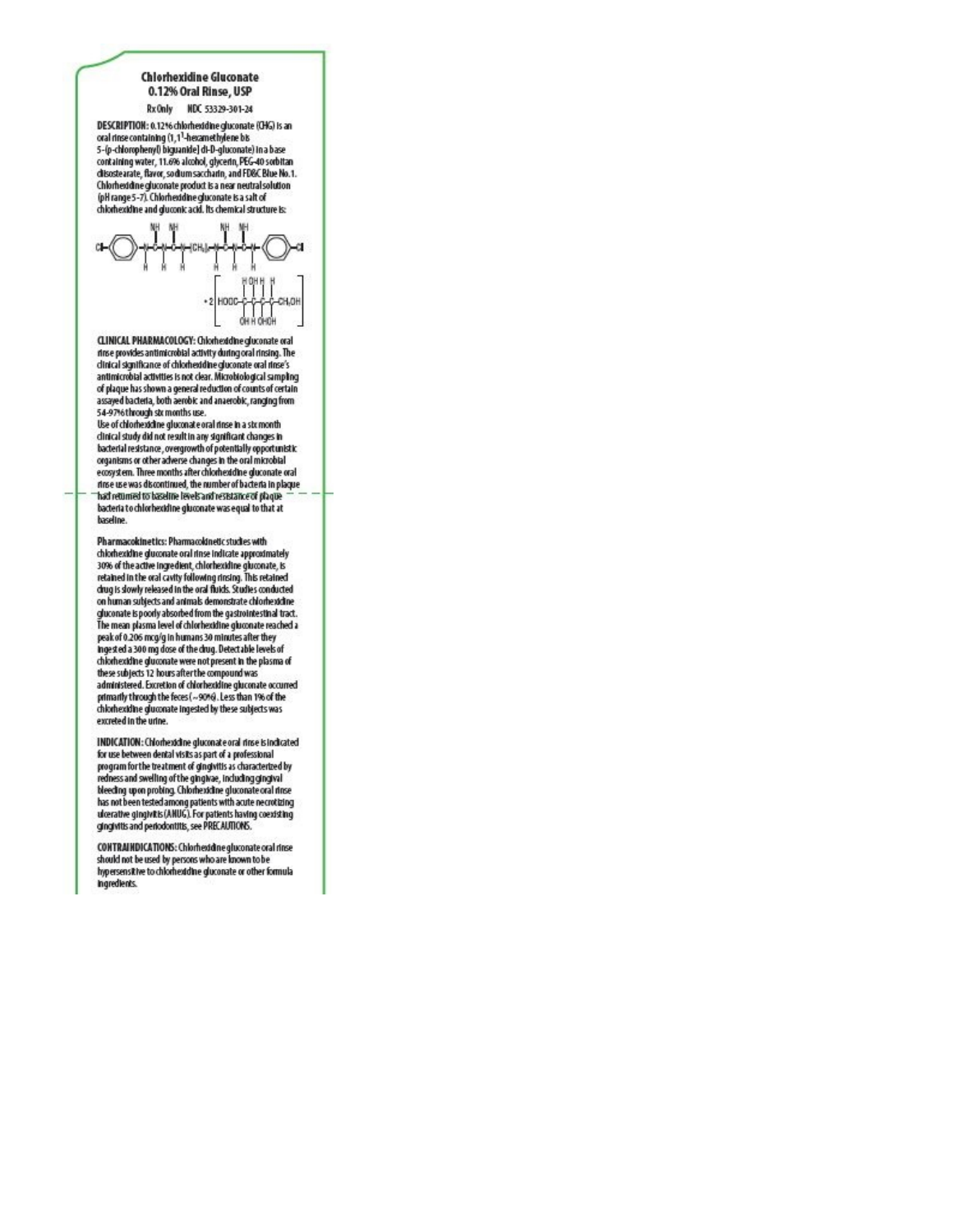-WARNINGS: The effect of chlorhexicine gluconate oral rinse<br>on-periodontitis has not been determined. An increase in supragingival calculus was noted in clinical testing in chlorhexidine gluconate oral rinse users compared with control users. It is not known if chlorheaddine gluconate oral -<br>The useresults in an increase in subgingival calculus.<br>Calculus deposits should be removed by a dental prophylaxis at intervals not greater than stx months. Anaphylaxis, as well as serious allergic reactions, have been reported during<br>postmarketing use with dental products containing chlorhexidine, SEE CONTRAINDICATIONS.

#### **PRECAUTIONS:**

**General:** 

- venerar:<br>1. For patients having coexisting gingivitis and periodontitis,<br>the presence or absence of gingival inflammation following treatment with chlorheddine gluconate oral rinse should not be used as a major indicator of underlying periodontitis.
- 2. Chlorhexichne gluconate oral rinse can cause staining of oral surfaces, such as tooth surfaces, restorations, and the dorsum of the tongue. Not all patients will experience a visually significant increase in tooth-staining. In clinical testing, 56% of chlorhexidine gluconate oral rinse users exhibited a measurable increase in facial anterior stain, compared to 35% of control users after six months; 15% of chlorhestdine gluconate oral rinse users developed what was judged to be heavy stain, compared to 1% of control users after six months. Stain will be more pronounced in patients who have heavier accumulations of unremoved plaque. Stain resulting from use of chlorhesidine gluconate oral rinse does not adversely affect health of the gingivae or other oral tissues. Stain can be removed from most tooth surfaces by conventional professional prophylactic Techniques. A ddittonal time may be required to complete the prophylaxis. Discretion should be used when prescribing to patients with anterior facial restorations with rough surfaces or margins. If natural stain cannot be removed from these surfaces by a dental prophylaxis, patients should be excluded from chlorhesidine gluconate oral rinse treatment if permanent discoloration is unacceptable. Stain in these areas may be clifficult to remove by dental prophylaxis and on rare occasions may necessitate replacement of these restorations.
- 3. Some patients may experience an alteration in taste perception while undergoing treatment with chlorheaddine gluconate oral rinse. Rare instances of permanent taste alteration following chlorhexidine gluconate oral rinse use<br>have been reported via post-marketing product surveillance.

Pregnancy: Teratogenic Effects Pregnancy Category B<br>Reproduction studies have been performed in rats and rabbits at chlorhexidine gluconate doses up to 300 mg/log/day and 40 mg/lg/ day respectively, and have not revealed evidence of harm to fetus. However, adequate and well- controlled studies in pregnant women have not been done. Because animal reproduction studies are not always predictive of human response, this chug should be used during pregnancy only if clearly needed.

Hursing Mothers: It is not known whether this drug is excreted in human milk. Because many chugs are excreted in human milk, caution should be exercised when chlorhexidine gluconate oral rinse is administered to nursing women. in parturation and lact ation studies with rats, no evidence of Impaired parturation or of toxic effects to suckling pups was observed when chlorhead the gluconate was administered to clams at doses that were over 100 times greater than that<br>which would result from a person's ingesting 30 ml of chlorhexidine gluconate oral rinse per day.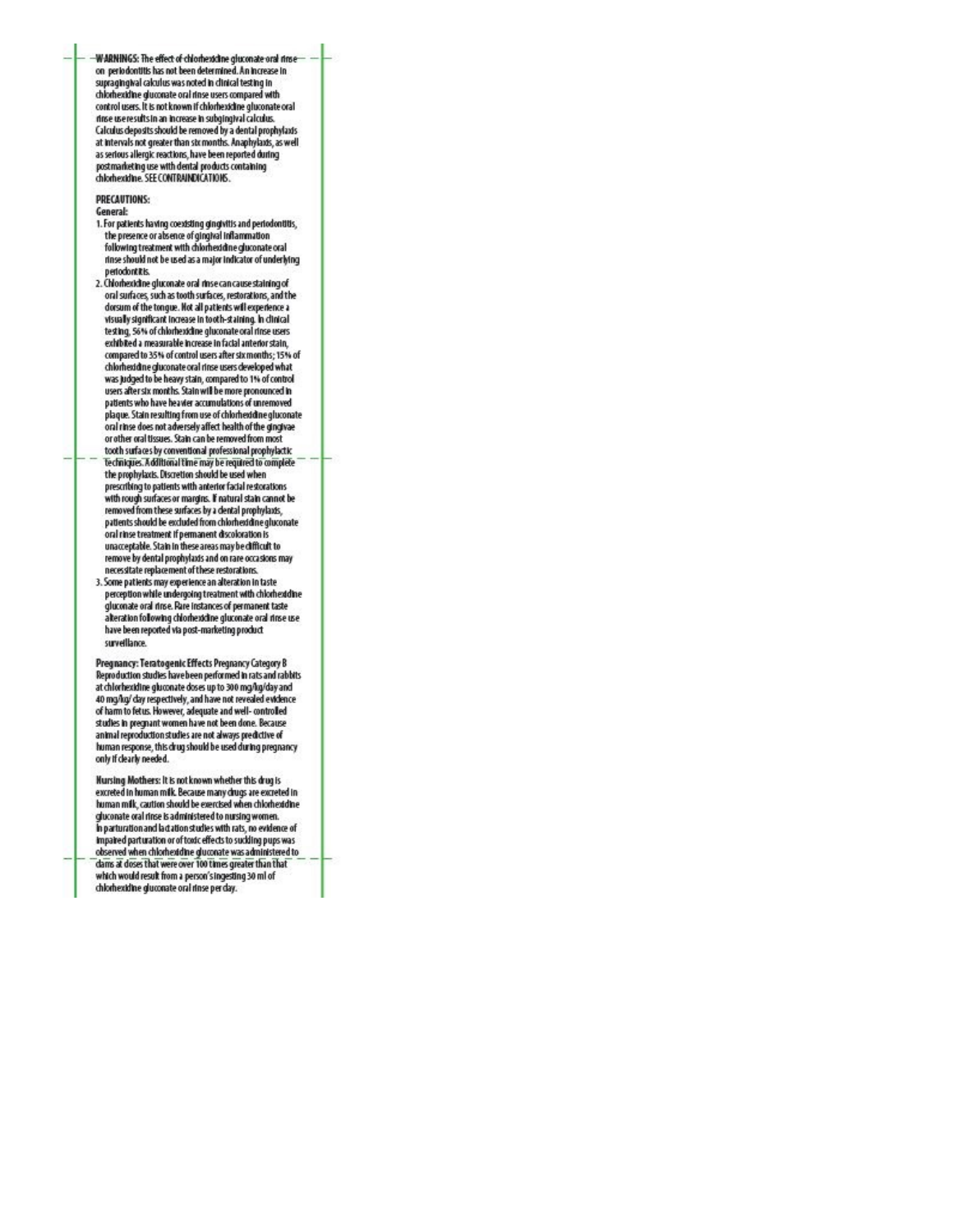Pediatric Use: Clinical effectiveness and safety of chlorhexidine gluconate oral rinse have not been established In children under the age of 18.

Carcinogenesis, Mutagenesis, and Impairment of<br>Fertility: In a drinking water study in rats, carcinogenic<br>effects were not observed at doses up to 38 mg/kg/day. Mutagenic effects were not observed in two mammalian in<br>who mutagenesis studies with chlorhexidine gluconate. The highest doses of chlorhexidine used in a mouse dominant-lethal assay and a hamster cytogenetics test were 1000 mg/kg/day and 250 mg/kg/day, respectively. No<br>evidence of impaired fertility was observed in rats at doses up to 100 mg/kg/day.

ADVERSE REACTIONS: The most common side effects associated with chlorhestdine gluconate oral rinses are: 1) an Increase in staining of teeth and other oral surfaces; 2) an Increase in calculus formation; and 3) an alteration in taste perception; see WARNINGS and PRECAUTIONS. Oral in Itation and local allergy-type symptoms have been spontaneously reported as side effects associated with use of chlorhead ine gluconate rinse.

The following oral mucosal side effects were reported during placebo-controlled adult clinical trials: aphthous ulcer, grossly obvious gingivitis, trauma, ulceration, erythema,<br>desquamation, coated tongue, keratinization, geographic

tongue, mucocele, and short frenum. Each occurred at a frequency of less than 1%.

Among post marketing reports, the most frequently reported<br>oral mucosal symptoms associated with chlorhexidine gluconate oral rinse are stomatitis, gingivitis, glossitis, ulcer, dry mouth, hypesthesia, glossal edema, and paresthesia. Minor initation and superficial desquamation of the oral<br>mucosa have been noted in patients using chlorhexidine

gluconate oral rinse.<br>There have been cases of parotid gland swelling and<br>inflammation of the salvary glands (sialadenitis) reported in patients using chlorhesidine gluconate oral rinse.

OVERDOSAGE: Ingestion of 1 or 2 ounces of chlorheaddine gluconate oral rinse by a small child (~10 kg body weight) might result in gastric distress, including nausea, or signs of alcohol Intoxication. Medical attention should be sought if more than 4 ounces of chlorhexidine gluconate oral rinse is ingested by a small child or if signs of alcohol intoxication develop.

DOSAGE AND ADMINISTRATION: Chlorhesidine gluconate oral rinse therapy should be initiated directly following a dental prophylaxis. Patients using chlorhexidine gluconate<br>oral rinse should be reevaluated and given a thorough prophylaxis at intervals no longer than str months.<br>Recommended use is twice daily rinsing for 30 seconds, moming and evening after tooth brushing. Usual dosage is<br>15 ml (1 tablespoon) of undfluted chlorheddine gluconate oral rinse. Patients should be instructed to not rinse with water, or other mouthwashes, brush teeth, or eat immediately after using chlorhead ine gluconate oral rinse. Chlorhexidine gluconate oral rinse is not intended for ingestion and should be expectorated after rinsing.

HOW SUPPLIED: Chlorhead the gluconate oral rinse is supplied as a blue liquid in single dose (15 ml) amber plastic bottles with child-resistant dispensing closures. NDC 53329-301-24. Store at 20°C to 25℃ (68°F to 77°F), excursions permitted to 15°C to 30°C (59°F to 86°F) [See USP controlled Room Temperature].

Rx Only.

Revised: May 2019

Manufactured for: Medline Industries, Inc. Northfield, IL 60093 1999MED15LBLC REF MDS096070 RG19XLI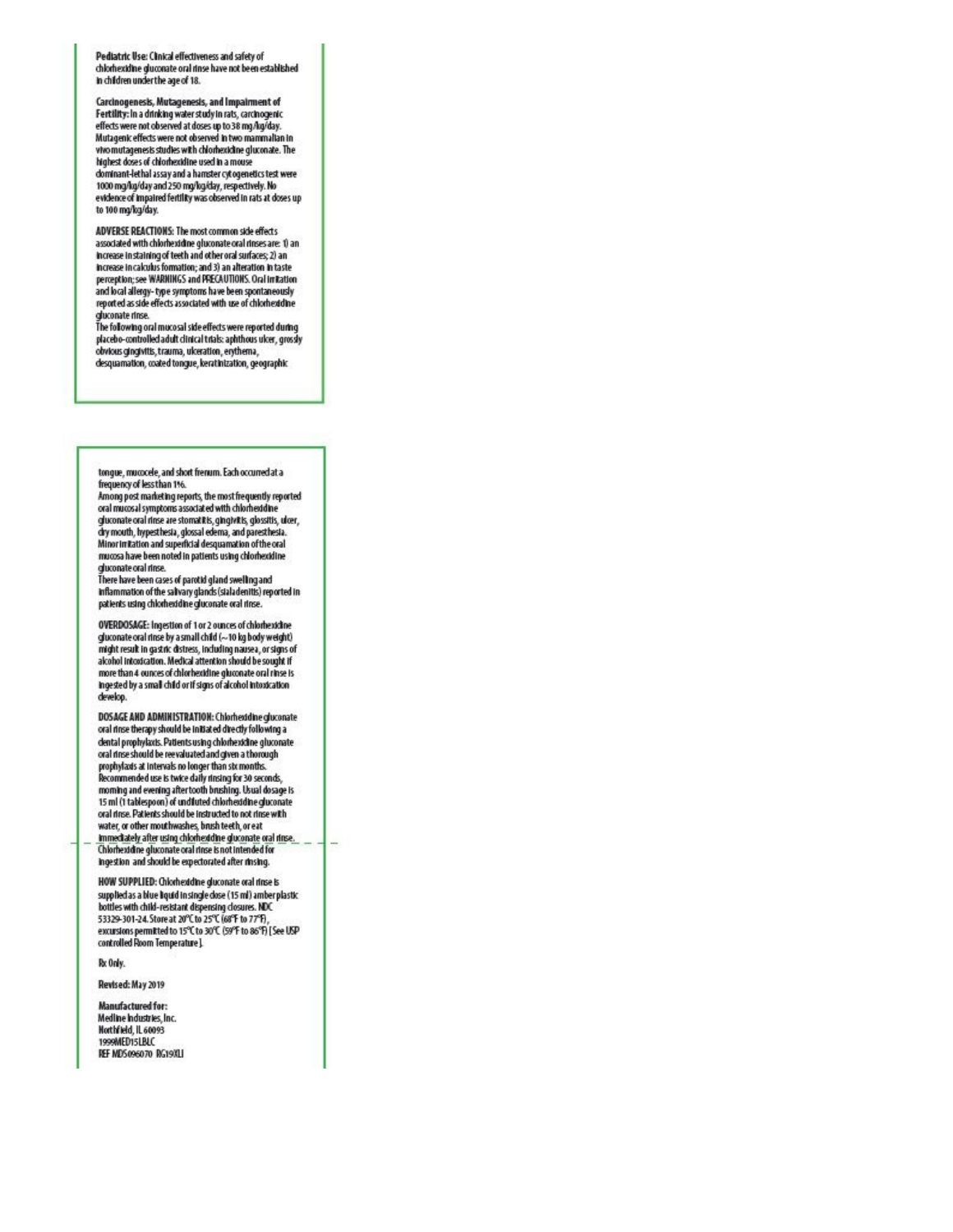#### WHAT TO EXPECT WHEN USING CHLORHEIDING GLUCONATE ORAL RINSE

Your dentist has prescribed chlorhexidine gluconate oral rinse For the states and physics, to help reduce the reduces and<br>to treat your ging inits, to help reduce the reduces and<br>swelling of your gums, and also to help you control any gum<br>bleeding. Use chlorhexidine gluconate oral rin clirected by your dentist, in addition to daily brushing. Spit out after use, chlorhexidine gluconate oral rinse should not be swallowed.

If you develop allergic symptoms such as skin rash, itch,<br>generalized swelling, breathing difficulties, light headedness, ripid heart rate, upset stomach ordiamhea, seek medical<br>attention immediately. Chlorheiddine gluconate oral rinse should not be used by persons who have a sensitivity to it or its components.

Chlorhexidine gluconate oral rinse may cause some tooth discoloration, or increase in tartar (calculus) formation, particularly in areas where stain and tartar usually form. It is important to see your dentist for removal of any stain or tartar at least every six months or more frequently if your dentist advises.

- Both stain and tartar can be removed by your dentist or hygienist. Chiorhexidine gluconate oral rinse may cause permanent discoloration of some front-tooth fillings.
- To minimize discoloration, you should brush and floss daily, emphasizing areas which begin to discolor.
- Chlorheaddine gluconate oral rinse may taste bitter to some patients and can affect how foods and beverages taste. This will become less noticeable in most cases with continued use of chlorhesidine gluconate oral rinse.
- To avoid taste interference, rinse with chlorhead ine gluconate oral rinse after meals. Do not rinse with water or other mouthwashes immediately after rinsing with chlorheddine gluconate oral rinse.

If you have any questions or comments about chlorhexidine gluconate oral rinse, contact your dentist, pharmacist or Xttnum Laboratories, Inc. toll free at 1-800-587-3721. Call your health care provider for medical advice about side effects. You may report side effects to FDA at 1-800-FDA-1088.

Store at 20°C to 25°C (68°F to 77°F), excursions permitted to 15°C to 30°C (59°F to 86°F) [See USP controlled Room Temperature].

> Manufactured for: Medine Industries, Inc. Horthfield, IL 60093

## **CHLORHEXIDINE GLUCONATE**

chlorhexidine gluconate rinse

**Product Information**